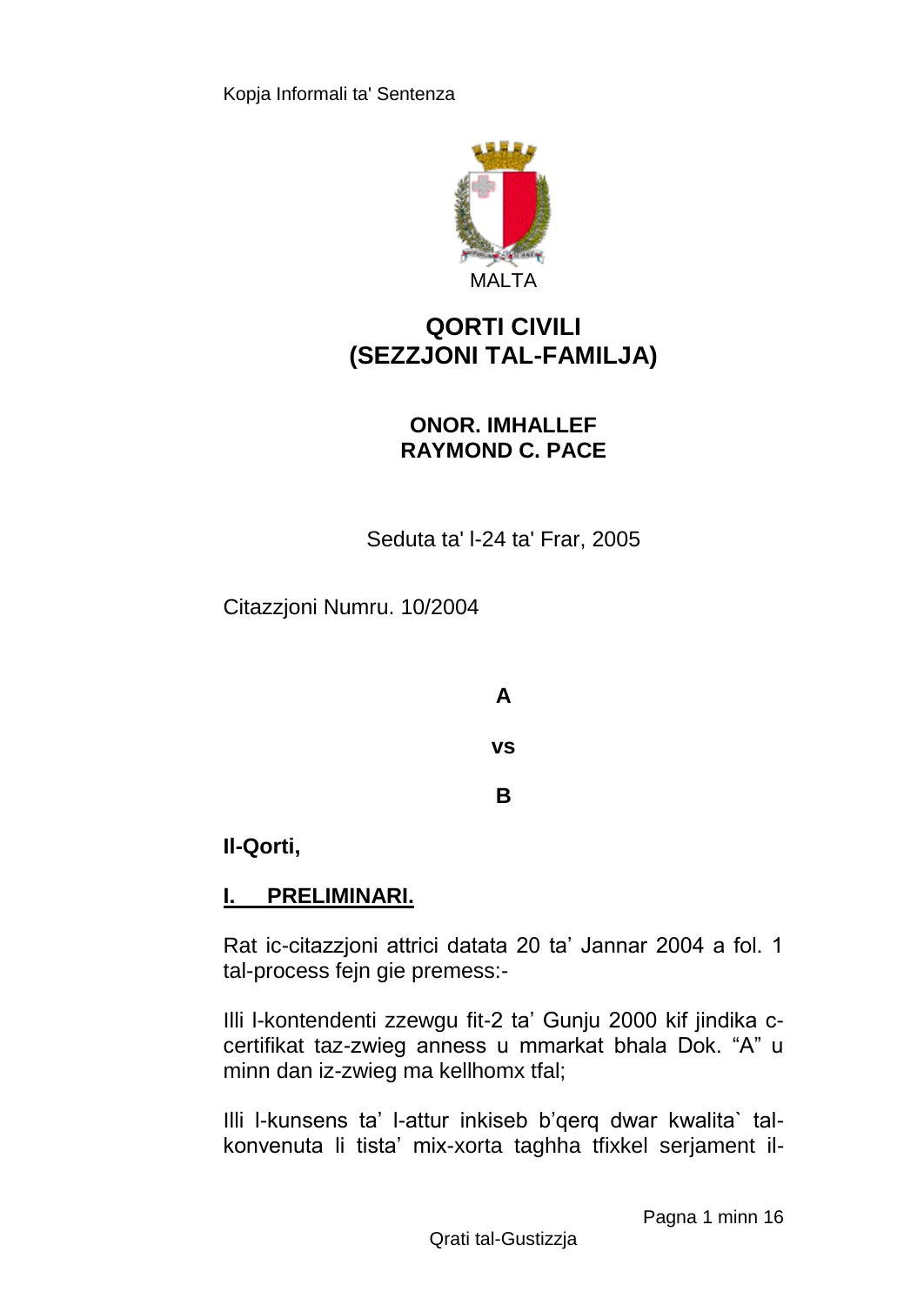### hajja mizzewga u dan *ai termini* ta' l-**artikolu 19 (c) tal-Kap 255 tal-Ligijiet ta' Malta;**

Illi l-kunsens tal-konvenuta kien vizzjat b'difett serju ta' diskrezzjoni ta' gudizzju fuq il-hajja mizzewga, u fuq iddrittijiet u d-dmirijiet essenzjali taghha, jew b'anomalija psikologika serja li ghamlitha mpossibbli ghall-konvenuta li taqdi l-obbligazzjonijiet essenzjali taz-zwieg u dan *ai termini* ta' l-**artikolu 19 (1) (d) tal-Kap 255 tal-Ligijiet ta' Malta;**

Illi l-kunsens tal-konvenuta kien vizzjat minhabba leskluzjoni pozittiva taz-zwieg innifsu jew ta' wiehed jew aktar mill-elementi essenzjali tal-hajja mizzewga, u taddritt ghall-att taz-zwieg u dan *ai termini* ta' l-**artikolu 19 (1) (f) tal-Kap 255 tal-Ligijiet ta' Malta;**

Illi l-konvenuta ghalkemm mhux interdetta, ma kellhiex fizzmien li sar iz-zwieg, ukoll minhabba raguni temporanja, setghat intelletwali jew ta' rieda bizzejjed biex jinholoq kunsens ghaz-zwieg u dan *ai termini* ta' l-**artikolu 19 (1) (h) tal-Kap 255 tal-Ligijiet ta' Malta;**

Illi z-zwieg ma giex ikkunsmat u dan *ai termini* ta' l**artikolu 19 A (1) tal-Kap 255 tal-Ligijiet ta' Malta;**

Illi ghalhekk, l-istess attur talab lil din il-Qorti sabiex gharragunijiet premessi:-

1. Tiddikjara u tiddeciedi illi z-zwieg kuntrattat bejn ilkontendenti fit-2 ta' Gunju 2000 huwa null u bla effett filligi *ai termini* ta' l-**artikoli 19 (1) (c) (d) (f) u (h) u 19 A (1) ta' l-Att XXXVII ta' l-1975 tal-Ligijiet ta' Malta.**

2. Tordna li din in-nullita` tigi registrata fuq l-att taz-zwieg relattiv fuq indikat.

Bl-ispejjez kontra l-konvenuta li tibqa' minn issa ghassubizzjoni.

Rat id-dikjarazzjoni attrici a fol. 3 tal-process;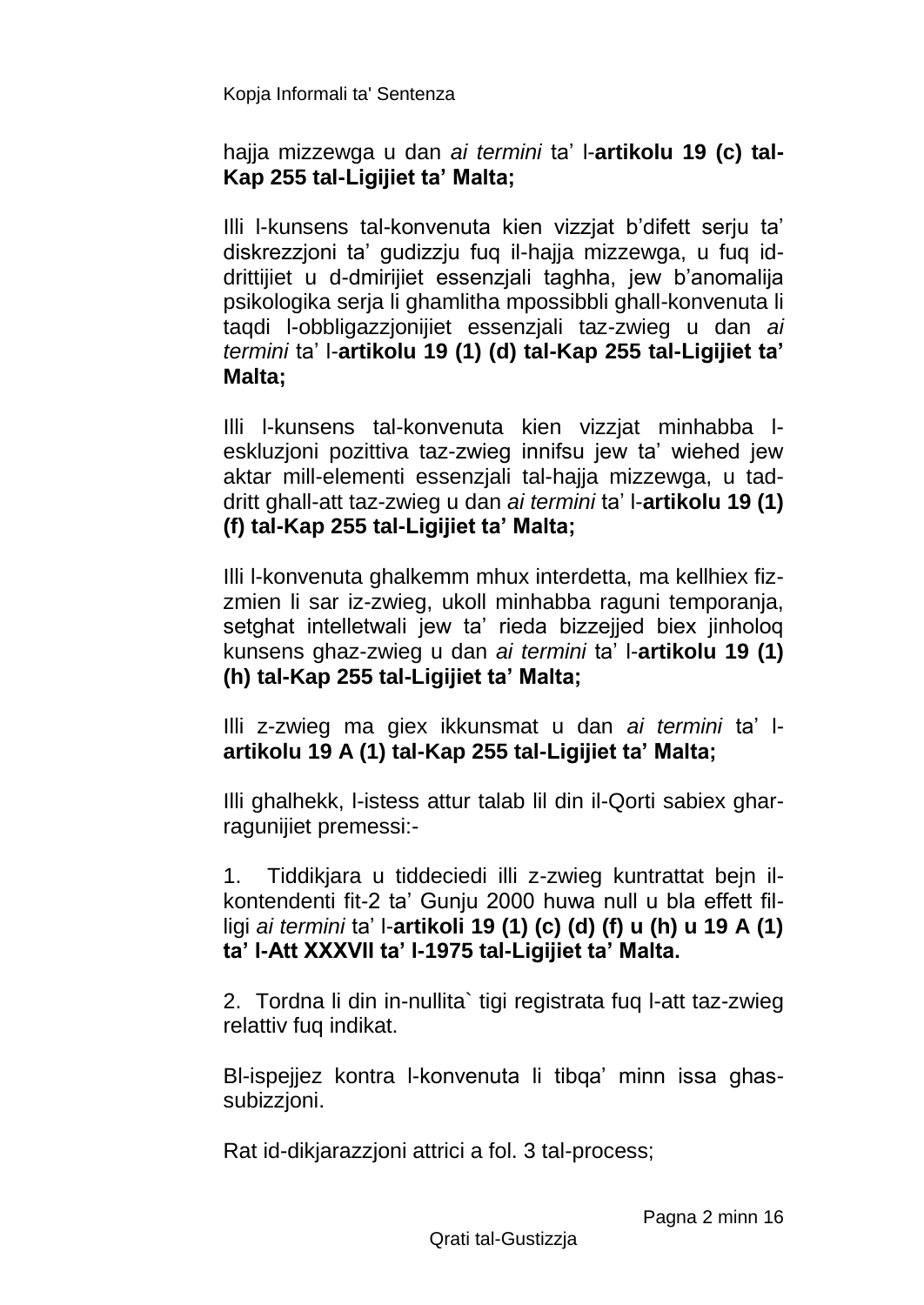Rat il-lista ta' xhieda u d-dokumenti esebiti a fol. 4 u 5 talprocess;

Rat in-nota tas-17 ta' Mejju 2004 fejn permezz taghha lattur ipprezenta l-affidavit tieghu stess;

Rat il-verbal tad-19 ta' Mejju 2004 fejn il-konvenuta tat ruhha b'notifikata bic-citazzjoni attrici u bl-avviz tas-smigh tal-kawza;

Rat in-nota ta' l-eccezzjonijiet tal-konvenuta ta' l-14 ta' Gunju 2004 a fol. 20 fejn gie eccepit:-

1. Illi l-esponenti taqbel illi z-zwieg li ghaddew minnu lkontendenti fit-2 ta' Gunju 2000 huwa null u inattendibbli izda mhux ghar-ragunijiet kollha allegati mill-attur;

2. Illi l-ewwel bazi citata mill-attur hija nfondata fil-fatt u fid-dritt in kwantu l-attur qabel iz-zwieg, ma kienx konvint dwar il-preparazzjoni tal-konvenuta ghaz-zwieg u kien ben konxju tal-problemi psikologici ta' l-istess konvenuta;

3. Illi kwantu ghat-tieni u t-tielet allegazzjonijiet, irragunijiet m'humiex unikament imputabbli lill-konvenuta izda huma attribwibbli liz-zewg partijiet *stante* nuqqas ta' preparazzjoni sufficjenti ghaz-zwieg kif ukoll immaturita` dwar l-implikazzjonijiet taz-zwieg u l-hajja mizzewga da parti taz-zewg partijiet;

4. Illi kwantu ghar-raba` allegazzjoni, il-konvenuta tafferma illi fil-mument taz-zwieg, hija kienet tbati minn kundizzjoni psikologika li cahditilha mis-setghat intellettwali jew ta' rieda bizzejjed biex jinholoq kunsens ghaz-zwieg;

5. Illi dwar l-ahhar bazi ccitata mill-attur, il-konvenuta tikkonferma illi z-zwieg ma giex ikkunsmat, liema fatt huwa kkorroborat minn evidenza medika konsistenti f'certifikat mediku kopja hawn taht annessa u mmarkata Dok. "A".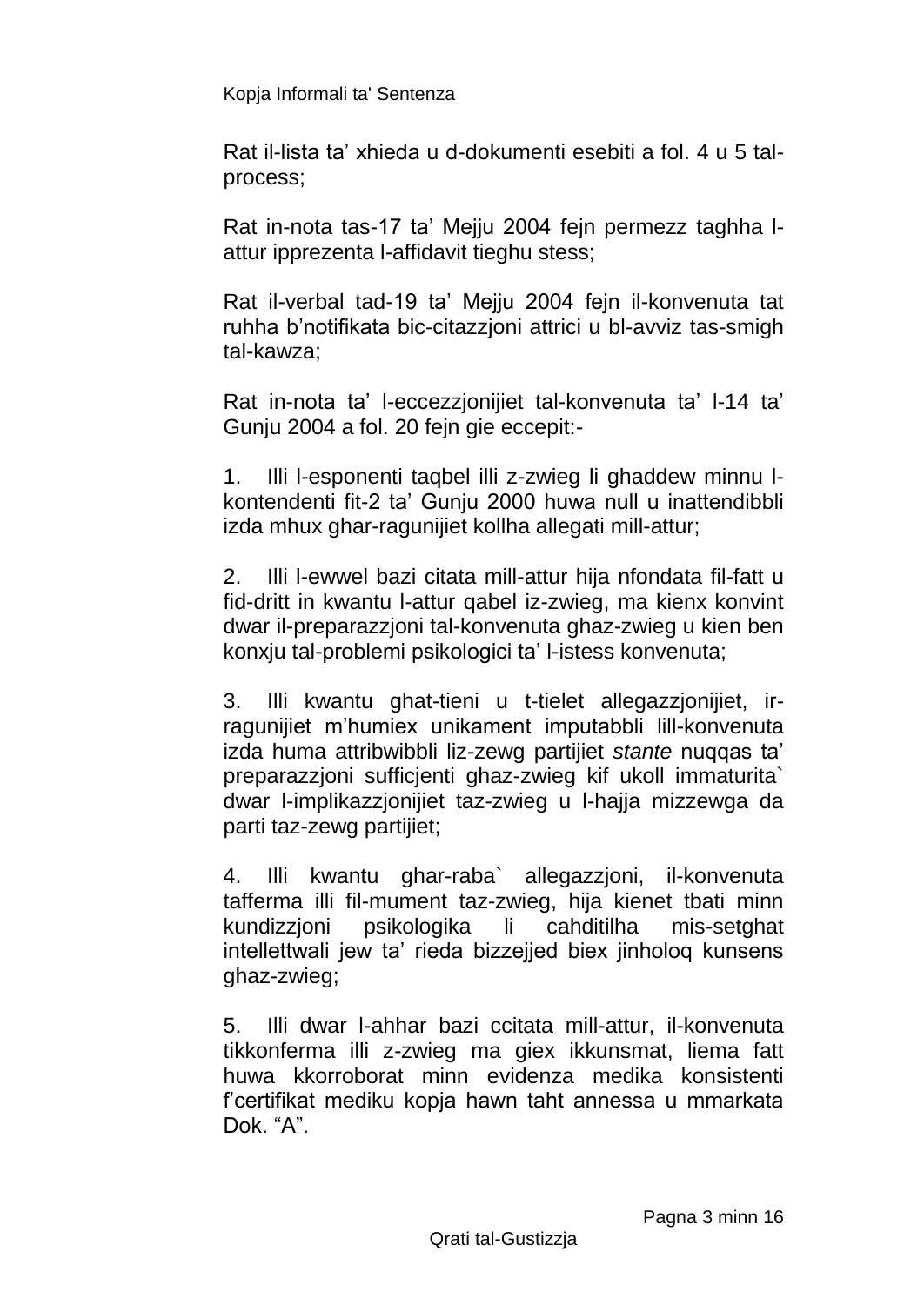Rat id-dikjarazzjoni u l-lista tax-xhieda tal-konvenuta a fol. 21 sa 23 tal-process;

Rat l-affidavit tal-konvenuta a fol. 24 tal-process;

Rat il-verbal tas-seduta tad-9 ta' Novembru 2004;

Rat ir-rikors konguntiv tal-partijiet datat 27 ta' Jannar 2005 fejn talbu lill-Qorti sabiex tirrikjama l-kawza ghal data aktar vicina sabiex tinghata s-sentenza;

Rat id-digriet ta' l-4 ta' Frar 2004 fejn il-Qorti laqghet ittalba u ddifferixxiet il-kawza ghas-sentenza ghall-24 ta' Frar 2005;

Rat id-dokumenti esebiti;

Rat l-atti kollha l-ohra tal-kawza.

## **II. KONSIDERAZZJONIJIET.**

### **(i) PRINCIPJI LEGALI.**

Illi dawn il-premessi jwasslu sabiex jinghad li l-attur qed ivanta li l-imsemmi zwieg kien null u bla effett ghat-termini ta' l-**artikolu 19 (1) (c) (d) (f) u (h) u 19 A (1) ta' l-Att XXXVII ta' l-1975 li Jirregola z-Zwigijiet.**

Illi l-**artikolu 19 (1) (d) tal-Kap 255** jghid iIIi z-zwieg ikun null jekk il-kunsens ta' xi wahda miIl-partijiet ikun vizzjat b'diffett serju ta' diskrezzjoni ta' gudizzju fuq il-hajja mizzewga, jew fuq id-drittijiet u d-dmirijiet essenzjali taghha, jew b'anomalija psikologika serja Ii taghmilha mpossibbli ghal dik il-parti Ii taqdi l-obbligazzjonijiet essenzjali taz-zwieg.

Illi kif inghad fis-sentenza **"Emanuel Walter Vella vs Mona Lisa Vella"** (P.A. (RCP) - 1 t'Ottubru 2002 - Cit Nru 801/96/RPC) il-kuncett ta' d-diskrezzjoni ta' gudizzju *"supposes not only maturity of intellect but also a maturity* 

Pagna 4 minn 16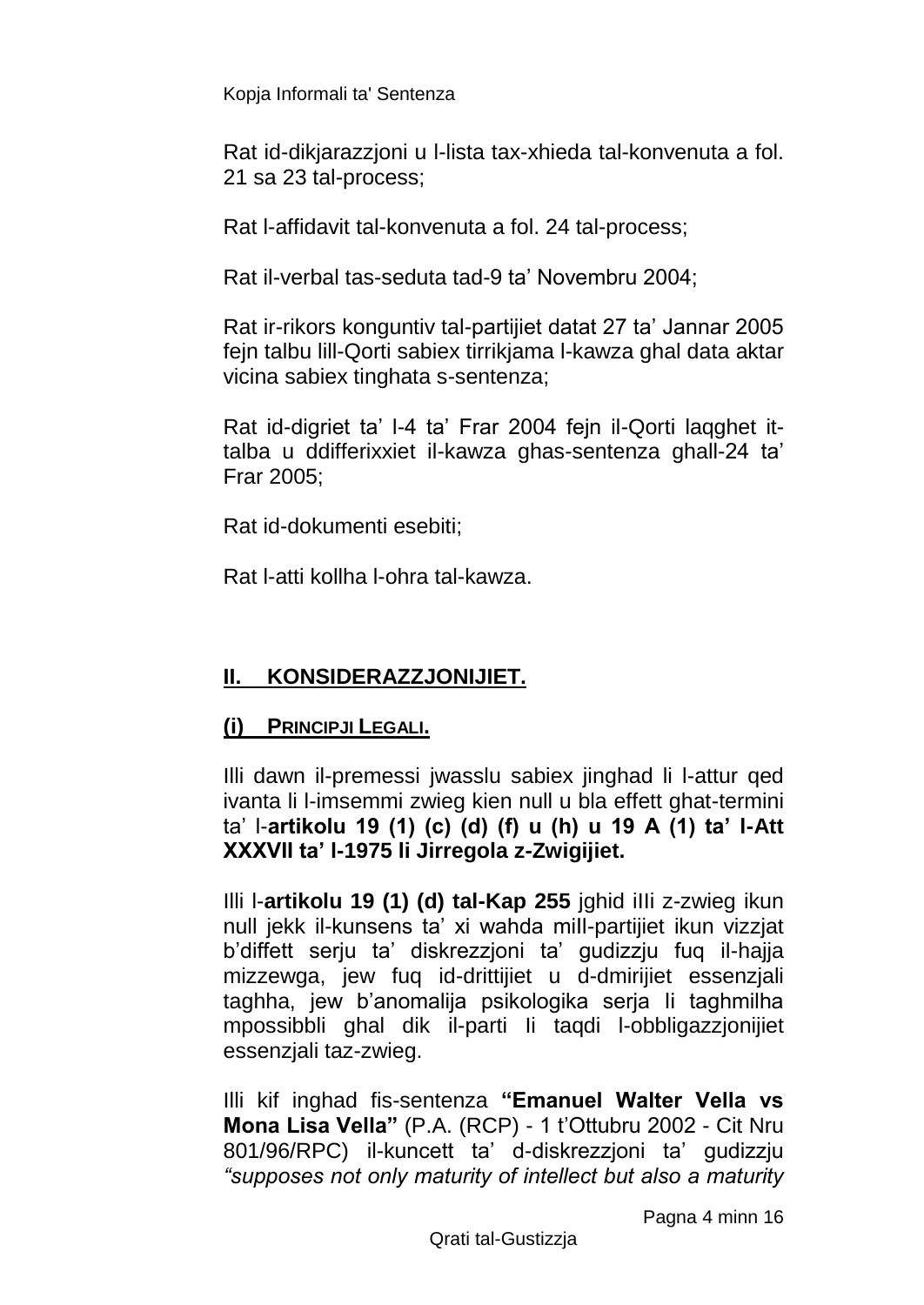*of the will, that is an ability to take decisions responsibly. A person must possess* a *critical faculty and internal freedom of choice in order to contract validly.*

*Psychic disorders which give rise to a defect of due discretion include immature personality, which may be characterised by affective infantilism, immature character, affective immaturity and an emotionally unstable personality. Serious immaturity could very easily constitute a ground of nullity for a marriage. In a Rotal decision of 1961 Sabattani held that a person either has or has not sufficient discretion of judgement to marry. If he has not, then he suffers from 'aementia', not in the sense of insanity, but in the sense that he lacks the sufficient maturity of judgement to understand and choose marriage … … ... Therefore, the weakness which affects the mind can merely result from the lack of maturity … …"*

Illi *G. Veness,* kif ikkwotat minn *N. Picard* in *'***L'immaturite' et le consentement matrimonial***"* (pg. 54-55) jghid is-segwenti*:*-

*"The judge must consider the overall behaviour of the spouse, taking into account the gravity of the conduct, its continuity throughout the conjugal life, its influence on the couple's equilibrium, the relation of behavioural disorders to the 'ius in corpus and also to the right to the community of life and to consider also all the other factors which are relevant to the determination of the gravity of this immaturity with reference to married life."*

Illi dwar dan is-sub-artikolu din il-Qorti kif presjeduta diga` kellha okkazzjoni tezaminah, u ghalhekk taghmel referenza ghas-sentenzi **"ABorg vs Maria Nicolina Cutajar gia` Borg"** (Cit. Nru. 1564/97/RCP deciza fil-21 ta' Ottubru 1999) u **"Kevin Spiteri vs Av. Dr. Renzo Porsella-Flores et noe"** (Cit. Nru. 2443/97/RCP deciza fit-18 ta' Jannar, 2000); **"Anthony Gallo vs Dr. Anthony Cutajar et nomine"** (P.A. (RCP) 28 ta' Mejju 2002); **"Ali Chahid vs Mary Spiteri"** (P.A. (RCP) 5 ta' Gunju 2002); **"Giulio Farrugia vs Raquel Anne Farrugia"** (P.A. (RCP) 29 ta' Mejju 2002); **"Romina Zammit vs Paul Zammit"**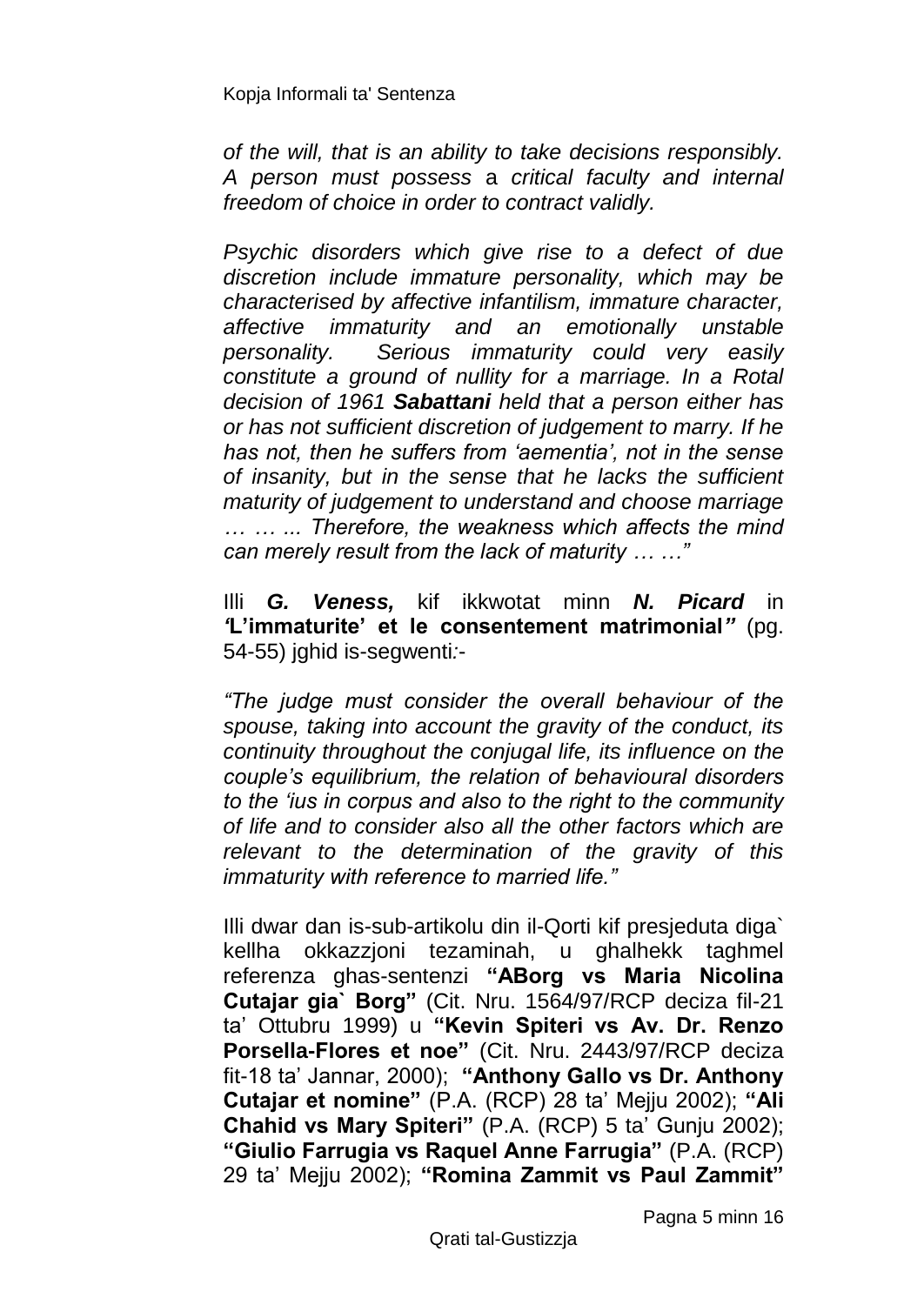(P.A. (RCP) 30 ta' Mejju 2002) u ghall-principji hemm enunciati.

Illi f'dawn is-sentenzi, u fid-decizjoni **"Josette Lungaro vs Jesmond Lauro"** (P.A. (RCP) l-1 ta' Frar 2001) il-Qorti ghamlet referenza ghas-segwenti espozizzjoni ta' *Viladrich* li jghid:-

*"Thus, there is grave lack [of discretion of judgement] when it is proven that a contracting party lacks intellectual and volitional maturity necessary to discern, in view of binding oneself in an irrevocable manner, the essential rights and duties of marriage, which are the object of mutual surrender and acceptance. The discretion of judgement refers to that degree of maturity of comprehension and of will of the contracting parties, which enables them to give and receive each other, through a juridical bond, in a unique community of life and love. This community is indissolubly faithful, ordered to the good of the spouses as well as to the procreation and education of the offspring. (Viladrich, P.J.* **"Matrimonial Consent in Code of Canon Law Annotated"** *(Montreal, 1993) p. 686).*

Illi fis-sentenza **"Kevin Spiteri vs Av. Dr. Renzo Porsella-Flores et noe"** (Cit. Nru. 2443/97/RCP deciza fit-18 ta' Jannar 2000) il-Qorti spjegat:-

*"Kwantu ghall-obbligazzjonijiet essenzjali taz-zwieg, din il-Qorti tifhem li, fin-nuqqas ta' definizzjoni jew indikazzjoni fil-Kap 255, dawn l-obligazzjonijiet essenzjali huma dawk li fis-socjeta` Maltija dejjem u nvarjabbilment gew ritenuti bhala l-obligazzjonijiet essenzjali taz-zwieg. Dawn huma "the obligation concerning the conjugal act or carnal union, as bodily union and basis of procreation; the obligation of the community of life and love as an expression of the union between man and woman, mutual well-being, which is inseparable from the provision of an environment conducive to the reception and education of children; and the obligation to receive and bring up children within the context of a conjugal community. It is important to remember that these essential obligations* 

Pagna 6 minn 16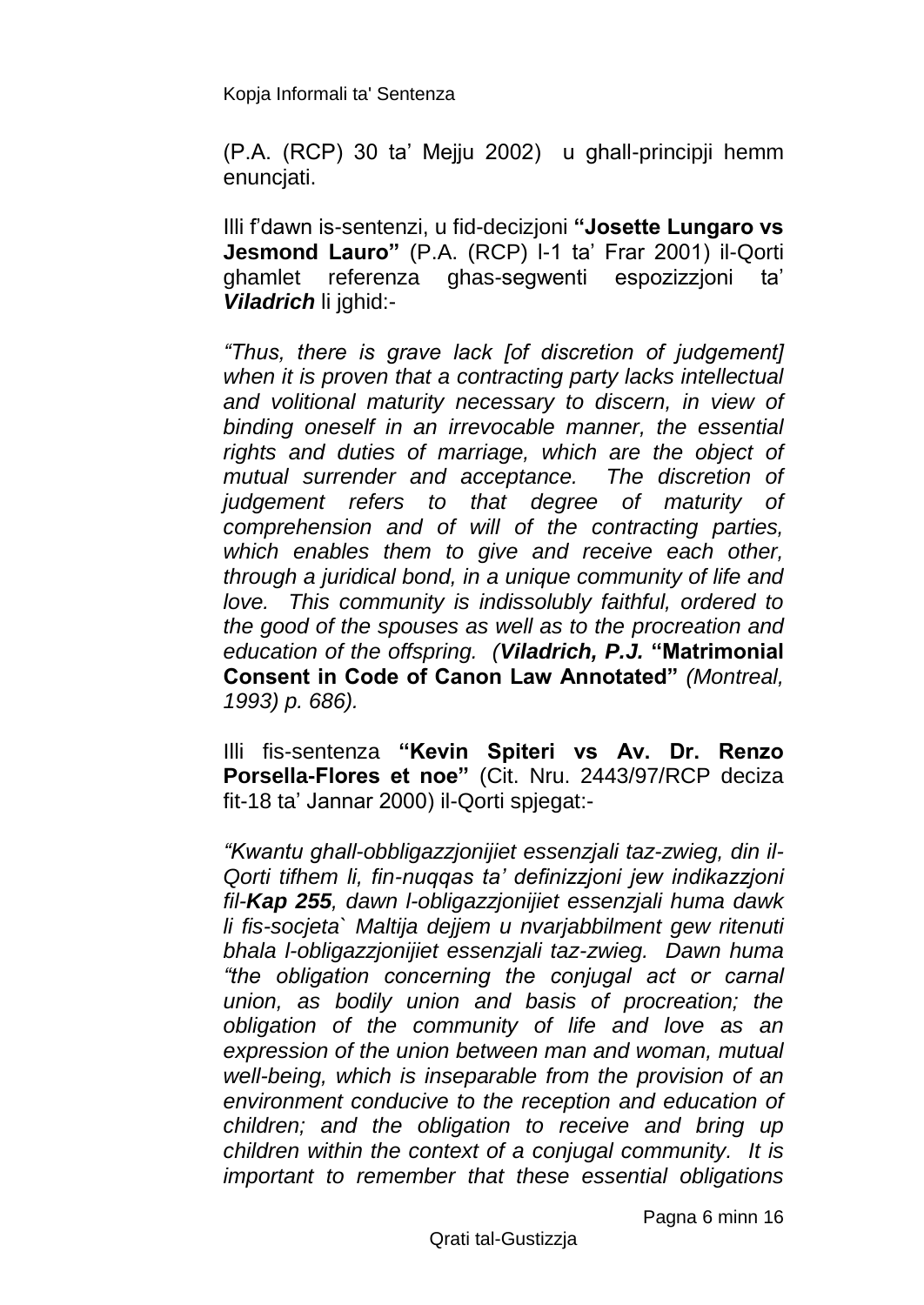*must be mutual, permanent, continuous, exclusive and irrevocable so that there would be incapacity if one of the contracting parties should be, due to a psychological cause, incapable of assuming these obligations with these essential characteristics".* (*Vidadrich, P.J*. *op. cit*., p. 687).

Illi d-drittijiet u dmirijiet u l-elementi essenzjali taz-zwieg gew deskritti b'dan il-mod fis-sentenza **"Mary Mustefa Al Muhamed vs Mustefa Mustefa Al Muhammed"** (P.A. (NA) 27 ta' Lulju 1999) tant li inghad li:-

*"Fil-kawza "Haidin vs Haidin" (PA. (Q.K) 7 ta' Lulju 1994), il-Qorti qalet illi m'ghandu jkun hemm ebda motivazzjoni li ggieghel persuna tersaq ghaz-zwieg ghajr l-imhabba lejn persuna ohra w ix-xewqa li tqatta' lkumplament ta' hajjitha fil-kumpanija taghha. Fiz-zwieg wiehed irid ikun lest li jaghtiha t-totalita' tieghu nnifsu esklussivament lill-persuna l-ohra, u din l-ghotja trid tkun mhux biss reciproka izda motivata bi hsieb genwin li vermament ikun irid johloq 'a partnership for life'.*

*Mill-gurisprudenza nostrana, jista' jinghad illi d-dmirijiet u drittijiet tal-mizzewgin fiz-zwieg huma dawk li komunament wiehed jistenna fi zwieg normali fis-socjeta' taghna. Fost dawn, wiehed isemmi l-fedelta` u lassistenza, l-unita` u l-indissolubbilta' taz-zwieg, l-hajja komuni flimkien, id-dritt u d-dmir illi jittiehdu decizjonijiet flimkien intizi fl-ahjar interess tal-familja w il-prokreazzjoni ta' l-ulied. Il-hajja mizzewga timporta li l-mizzewgin jaqsmu kollox flimkien u li jkunu ta' ghajnuna u ta' assistenza lil xulxin, b'impenn shih a favur ta' xulxin u tazzwieg taghhom l-element tal-'communio vitae'. Fil-kawza "Micallef vs Micallef' deciza fl-4 ta' Mejju 1993, il-Prim'Awla tal-Qorti Civili enuncjat illi 'element essenzjali tal-hajja mizzewga skond il-ligi taghna huwa d-dritt talmizzewgin ghall-komunjoni tal-hajja ('communio vitae') bejniethom".*

Illi dawn il-principji kollha gew kkonfermati f'diversi sentenzi moghtija minn din il-Qorti nkluzi **"Maria Rita Calleja vs Mohamed Ben Mohamed Khemiri"** (P.A.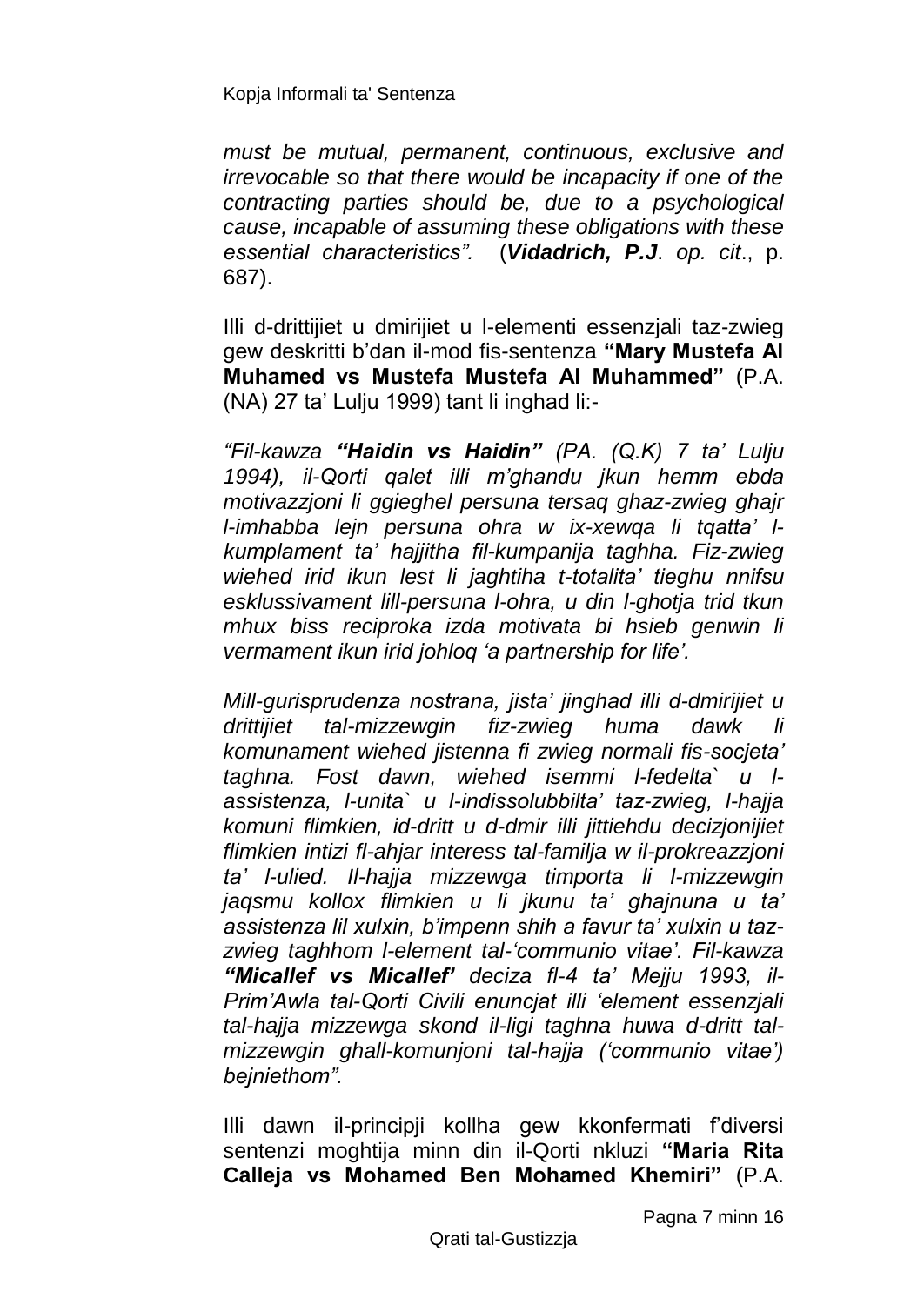(RCP) 17 ta' Frar 2000); **"Nicolai Balzan vs Simone Cremona"** (P.A. (RCP) 9 ta' Marzu 2000); **"Ousama Sadalah vs Doris Tanti"** (P.A. (RCP) 4 ta' April 2000); **"Josephine Gabriel vs Dr. Georg Sapiano et nomine"**  (P.A. (RCP) 8 ta' Novembru 2000); **"Josette Lungaro mart Jesmond Lauro vs Jesmond Lauro"** (P.A. (RCP) l-1 ta' Frar 2001); **"Mazen Dadouch vs Maria Dadouch xebba Galea"** (P.A. (RCP) 22 ta' Marzu 2002); **"Albert Grech vs Josette Grech"** (P.A. (RCP) 30 ta' April 2002); **"Marco Tanti vs Catherine Azzopardi"** (P.A. (RCP) 30 ta' Mejju 2002); u **"Giulio Farrugia vs Raquel Anne Farrugia"** (P.A. (RCP) 29 ta' Mejju 2002) fost ohrajn.

Illi rigward l-**artikolu 19 (1) (f) tal-Kap 255 tal-Ligijiet ta' Malta,** dan I-artikolu jipprovdi li hemm nullita' taz-zwieg:-

*"(f) jekk il-kunsens ta' xi wahda mill-partijiet ikun inkiseb bI-eskluzjoni pozittiva taz-zwieg innifsu, jew ta' xi wiehed jew aktar mill-elementi essenzjali tal-hajja mizzewga, jew tad-dritt ghall-att taz-zwieg."*

Illi dan is-sub-artikolu jikkonsidra kemm is-simulazzjoni totali *('colorem habens, substantiam vero nullam')* kif ukolI dak parzjali *('colorem habens, substantiam vero alteram')*  taI-kunsens.

Illi rigward it-tifsira tal-frazi *"eskluzjoni pozittiva taz-zwieg innifsu*", jew kif maghruf ukoll bhala simulazzioni totali, I-Qorti fil-kawza **"Bonnici vs Bonnici"** (P.A. 30 ta' Lulju 1982) qalet illi biex ikun hemm simulazzjoni totali jrid jigi ppruvat il-'*finis operis'* taz-zwieg gie effettivament eskluz mill-vera rieda ta' parti jew ohra, ghalkemm formalment tkun sehhet ic-celebrazzjoni taz-zwieg.

Illi fis-sentenza **"Cali vs Dr. Albert S. Grech** *nomine".* (P.A. 22 ta' Gunju 1988) il-Qorti qalet illi jekk tmur ghaccerimonja tat-tieg u nternament tissostitwixxi I-ideat tieghek fuq x'inhu zwieg jew inkella xort'ohra teskludi Iveru kuncett taz-zwieg, hi forma ta' simulazzjoni totali. Fid-decizjoni **"Galea vs Walsh"** (P.A. 30 ta' Marzu 1995) il-Qorti spjegat simulazzjoni bhaIa *"meta l-atti, gesti jew kliem esterni ma jikkorrispondux ghall-kunsens intern Ii*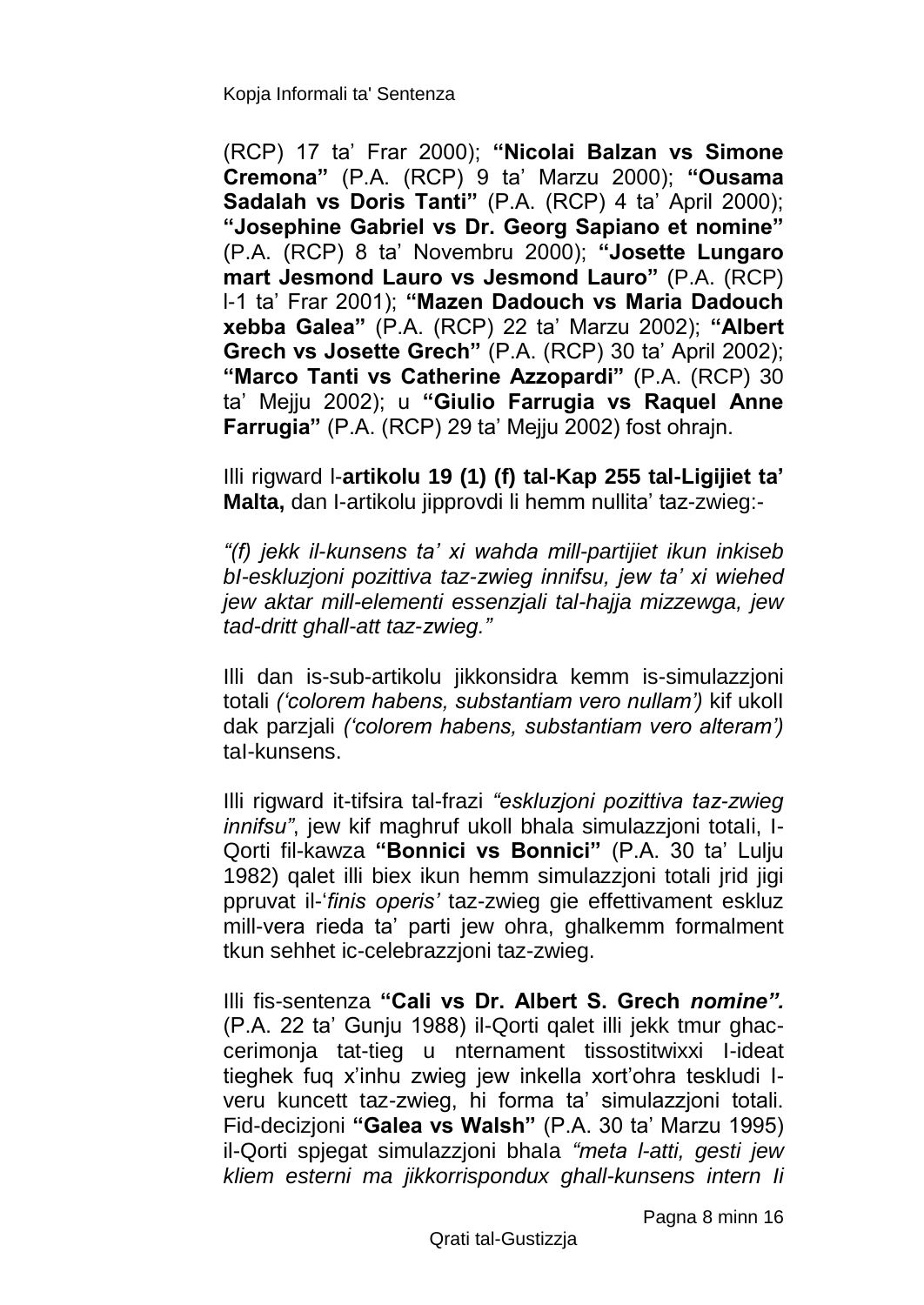*jkun inghata".* Illi fis-sentenza **"Muscat vs Borg Grech"**  (P.A. 14 ta' Awissu 1995) il-Qorti spjegat il-kuncett ta' simulazzjoni b'dawn il-kliem:-

*"Ghalhekk min esternament ikun wera Ii qed jaghti lkunsens matrimonjali izda jkun internament u b'att pozittiv tal-volonta' tieghu qed jichad il-kunsens ghal dak iz-zwieg ikun qed jissimula I-kunsens tieghu".*

Illi kif gie nsenjat fid-decizjoni fl-ismijiet **"Francesco Teuma vs Luigi Camilleri et",** (K. 1 ta' Ottubru 1884 - Vol. X p.912):-

*"a poter dedursi Ia invalidita dell'atto e' necessario che risulti chiaro, che cio' che si contrattava non era Ia yenta, ma una simulazione, cioe' 'fictio seu ostensio falsi pro vero".*

Illi fil-kawza **"Anthony Gallo vs Dr. Anthony Cutajar** *et nomine***"** (P.A. (RCP) 28 ta' Mejju 2002) inghad li *"meta wiehed jitkellem dwar l-eskluzjoni taz-zwieg jew wiehed mill-elementi essenzjali tieghu, wiehed irid jifli jekk ilkontendenti jew wiehed minnhom, allavolja hu kapaci jaghti l-kunsens validu taz-zwieg, pero' bl-att tieghu qabel u fil-hajja mizzewga, jew bl-ommissjoni tieghu, eskluda a priori certu obbligi essenzjali tal-hajja mizzewga, cjoe' ssimula I-kunsens tieghu totalment fejn eskluda a priori zzwieg, jew inkella fejn filwaqt il-kunsens hu jew hi eskludew xi wahda jew aktar mill-elementi essenzjali talhajja mizzewga, u cjoe' saret simulazzjoni parzjali".*

Illi fil-fatt din il-Qorti taqbel ma' l-istess definizzjoni u fil-fatt fis-sentenza **"Al Chahid vs Mary Spiteri"** (P.A. (RCP) 5 ta' Gunju 2002 inghad li *"wiehed jinnota li taht l-artikolu 19 (1) (f) trid issir distinzjoni cara bejn zwieg Ii jfalli minhabba cirkostanzi Ii jirrizultaw waqt iz-zwieg, u zwieg Ii jfalli ghax wiehed mill-partijiet minn qabel ma ta' l-kunsens tieghu kien gja' mentalment dispost li ma jottemprax ruhu ma' xi wahda jew aktar mill-obbligi matrimonjali. Fl-ewwel ipotesi hemm ir-ragunijiet Ii jaghtu lok ghas-separazzjoni u fit-tieni ipotesi hemm I-estremi ta' l-annullament tazzwieg".*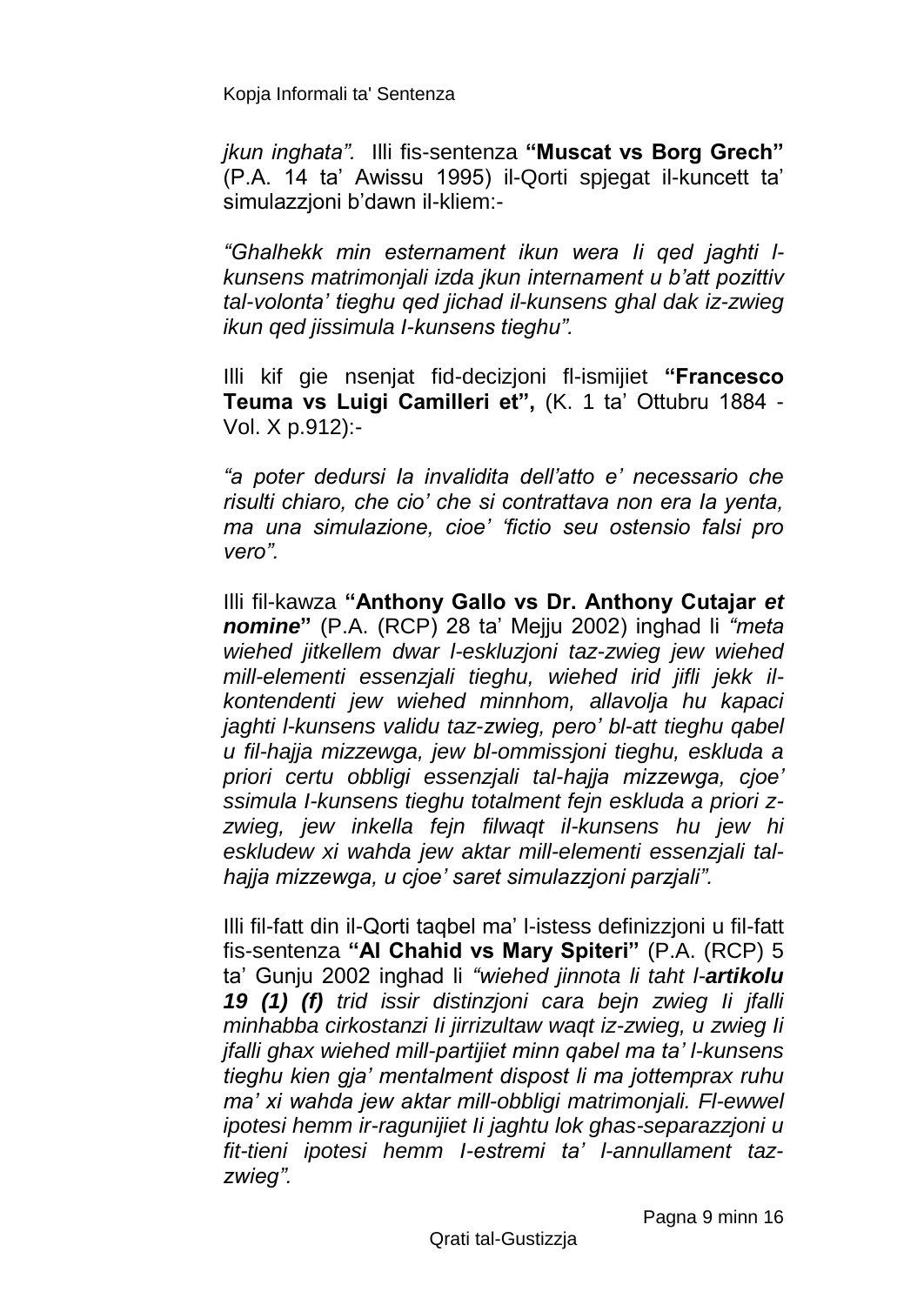Illi fil-fatt ghal dak li jolqot il-kuncett ta' *"l-eskluzjoni pozittiva ta' xi wiehed jew aktar mill-elementi essenzjali tal-hajja mizzewga"*, u cjoe' simulazzjoni parzjali, il-Prim' Awla tal-Qorti Civili fil-kawza **"Abdel Wahed vs Dr. Yana Micallef Stafrace et"** (P.A. (NA) 14 ta' Lulju 1994) elenkat l-elementi essenzjali taz-zwieg bhala Ii jikkonsistu fil-*"kommunjoni tal-hajja konjugali, I-indissolubbilta' tarrabta taz-zwieg, id-dritt ghall-fedelta' u d-dritt ghallprokreazzjoni ta' I-ulied"*. L-istess elementi gew ikkonfermati wkoll fil*-*kawza **"Aquilina vs Aquilina"** (P.A. (NA) 30 ta' Jannar 1991) u fis-sentenza **"Grech vs Grech"** (P.A. (NA) 9 ta' Ottubru 1990). Dawn huma wkoll l-elementi fil-ligi kanonika.

Illi l-komunjoni tal-hajja konjugali u I*-'consortium vitae'* tikkomprendi zewg elementi, u cjoe' l-imhabba konjugali u r-responsabbilita` tal-familja. Kif qalet il-Prim' Awla tal-Qorti Civili fid-decizjoni **"Magri vs Magri"** (14 ta' Lulju 1994):-

*"Jekk din il-'consortium vitae' hija nieqsa, l-oggett innifsu tal-kunsens taz-zwieg huwa wkoll nieqes. Din il- 'consortium vitae' tikkomprendi zewg elementi Ii huma Iimhabba konjugali u r-responsabbilta' tal-familja."*

Illi fil-fatt l-element ta' l-indissolubbilta` taz-zwieg jehtieg li l-kunsens ikun ibbazat fuq rabta dejjiema bejn ragel u mara wahda, mibnija fuq il-fedelta` u formazzjoni talfamilja. Il-ligi Maltija tippresupponi *'iuris tantum'* dan Ielement ta' indissolubbilta' fiz-zwieg.

Illi fil-fatt, **J***. Edwards Hudson* (pg. 164-165), jispjega car li: *"indissolubility can be excluded from consent in two different ways: either because the spouse, knowing the true nature of marriage, nevertheless contract with the understanding that he will have the option of dissolving the bond and recovering his former free status, or because the spouse formulates his own doctrine on marriage, from which the idea of indissolubility is absent and to which he adheres totally with both intelligence and will power".*

Pagna 10 minn 16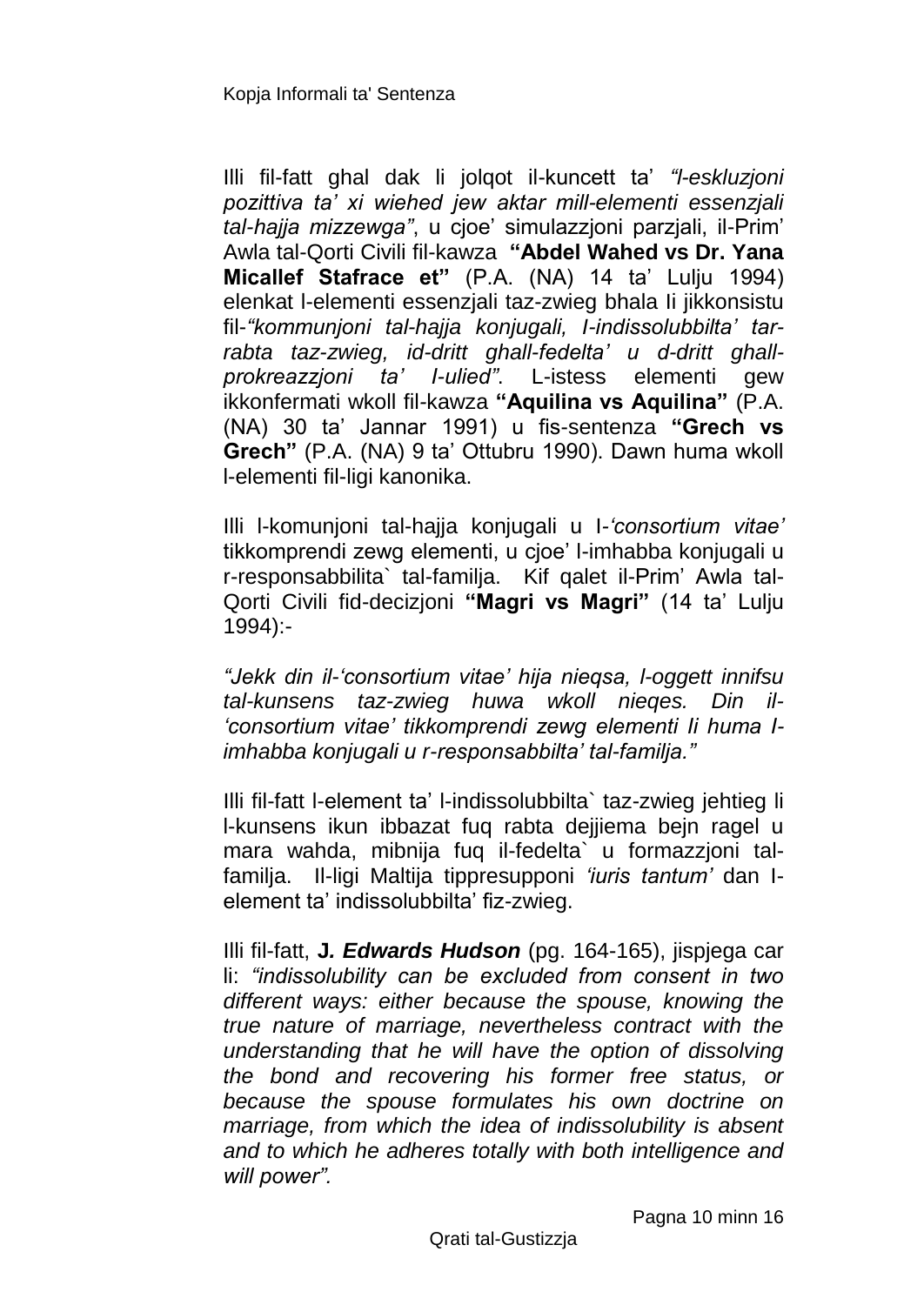Illi wkoll, *D.J. Burns***,** fil-kummentarju tieghu (**"Matrimonial Indissolubility: Contrary Conditions - A Historical Synopsis and Commentary".** pg.151) jghid Ii *"it is not necessary that this intention* (i.e. li teskludi lindissolubbilta') *was formulated as an express agreement, it can be inferred either from an explicit declaration of one or both parties, or consequent on certain words or actions implying that effect, or as a result of the narration of the circumstances of the contract."*

Illi hawn ukoll il-Qorti tirreferi ghal dak li nghad fissentenza **"Sharon Lanzon mart Francis Attard vs Francis Attard"** (P.A. (RCP) 15 ta' Marzu 2000) u cjoe':-

*"Meta wiehed jitkellem dwar l-eskluzjoni taz-zwieg jew wiehed mil-elementi essenzjali tieghu, wiehed irid jifli jekk il-kontendenti jew wiehed minnhom, allavolja huwa kapaci li jaghti kunsens validu taz-zwieg, pero' fl-atti tieghu qabel u fil-hajja mizzewga, jew bl-omissjoni tieghu eskluda a priori certu obbligi essenzjali tal-hajja mizzewga, cjoe' ssimula l-kunsens tieghu totalment fejn eskluda a priori zzwieg, jew inkella fejn waqt li l-kunsens hu jew hi eskludew xi wahda jew aktar mill-elementi essenzjali talhajja mizzewga, u cjoe' saret simulazzjoni parzjali".*

Illi hawn ta' min jirreferi ghal dak li nghad fis-sentenza **"AFerriggi vs Mary Anne Ferriggi"** (P.A. (RCP) 7 ta' Jannar 2003), u cjoe:-

*"…… minn dan kollu jidher li l-attur kellu fil-mument tazzwieg tieghu mal-konvenuta difett serju ta' diskrezzjoni fuq il-hajja mizzewga billi ssoggetta l-kunsens tieghu ghallkonvivenza mal-konvenuta ghall-kondizzjoni li huwa ma jkollux ulied mill-istess zwieg u dan ghalhekk iwassal sabiex din il-Qorti tikkonkludi li l-kunsens ta' l-attur kien ivvizzjat b'difett serju ta' diskrezzjoni fuq il-hajja mizzewga u l-elementi essenzjali taghha u wkoll li bil-kunsens tieghu huwa eskluda pozittivament wiehed mill-elementi essenzjali taz-zwieg li huwa l-kuncett ta' prokreazzjoni ta' ulied, u hawn din il-Qorti tirreferi ghas-sentenzi "David Mangion vs Maria Sciberras" (P.A. (N.A.) 11 ta' Ottubru* 

Pagna 11 minn 16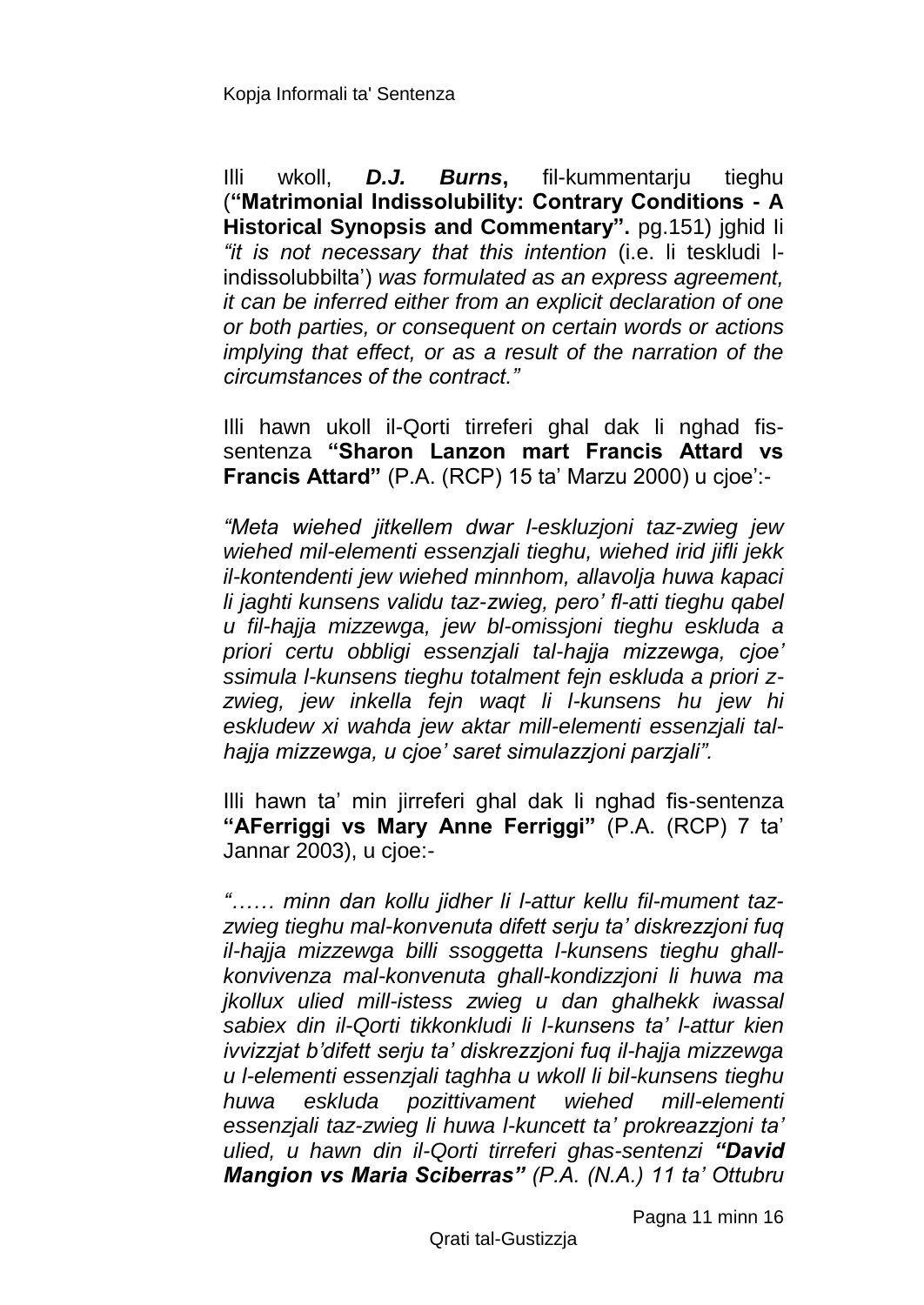*1999); "Imad Adel Hazory vs Gaetana Borg" (P.A. (N.A.) 11 ta' Ottubru 1999); "E vs F" (P.A. (F.D.) 1 ta' Lulju 1994); "Elizabeth Zammit nee' Consiglio vs John Zammit" (P.A. (S.B.C.) 14 ta' Marzu 1986); "Mary Hassanin nee' Spiteri vs Silvio Spiteri" (P.A. (N.A.) 16 ta' Frar 2001) u "AAbdilla vs Maria Fenech" (P.A. (N.A.) 21 ta' April 1999), u ghalhekk it-talbiet attrici ghandhom jigu milqugha a bazi tal-artikolu 19 (1) (d) u (f) tal-Kap 255 ghar-ragunijiet imputabbli lill-attur".*

Illi premessa ohra fic-citazzjoni attrici hija dik a bazi ta' l**artikolu 19 (1) (h)** li jipprovdi li z-zwieg huwa null:-

*(h) "jekk xi wahda mill-partijiet, ghalkemm ma tkunx interdetta jew marida, ma kellhiex fiz-zmien li sar iz-zwieg, ukoll minhabba raguni temporanja, setghat intelletwali jew ta' rieda bizzejjed biex jinholoq kunsens ghaz-zwieg".*

Illi dan l-artikolu jitkellem dwar persuna, li ghalkemm mhux interdetta jew marida, ma kellhiex fiz-zmien li sar iz-zwieg, ukoll minhabba raguni temporanja, setghat intelletwali jew ta' rieda bizzejjed biex jinholoq kunsens ghaz-zwieg. Ghalhekk, apparti interdizzjoni jew mard mentali, dan lartikolu jinkludi wkoll stat mentali temporanju li jaghmilha mpossibbli ghal persuna li jaghti kunsens validu. Ezempji ta' dan hu jekk persuna tkun taht l-effett tax-xorb, taddroga, jew ta' dipressjoni.

Illi *John R. Keating*, fil-ktieb tieghu **"The Bearing of Mental Impairment on the Validity of Marriage. An Analysis of Rotal Jurisprudence"** f'pagna 104 jaghti dan l-ezempju:-

*"Let us take the case of the man who has determined to marry a certain girl but to carry him through the ordeal, gets drunk and expresses consent in such a state. The marriage, if it is null, is null not because of insufficient internal will, but because the act of manifestation was not a human act, a juridical act, an act capable of juridically signifying a virtually persevering internal will".*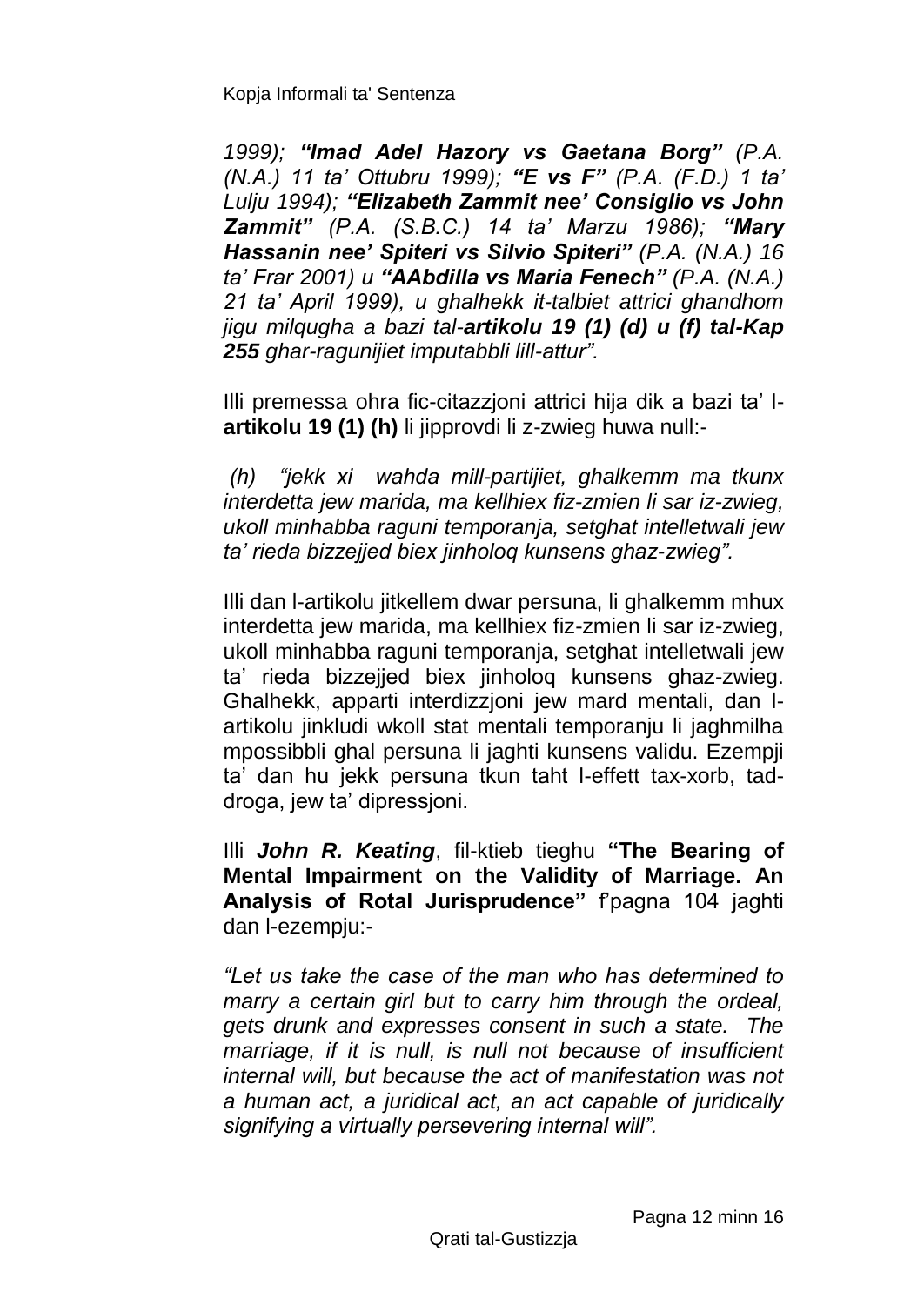Illi rigward l-ahhar premessa ta' l-attur li fuqha bbaza lazzjoni tieghu u cjoe' dik ibbazata fuq l-**artikolu 19 (1) (c) tal-Kap 255**, dan jipprovdi li:-

**Artikolu 19 (1):** "*B'zieda mal-kazijiet fejn zwieg ikun null skond xi dispozizzjoni ohra ta' dan l-Att, zwieg ikun null:*

*(c) jekk il-kunsens ta' xi wahda mill-partijiet ikun inkiseb b'qerq dwar xi kwalita` tal-parti l-ohra li tista' mix-xorta taghha tfixkel serjament il-hajja mizzewga".*

Il-Qrati taghna dejjem sostnew illi taht dan is-sub-artikolu:-

*"Iz-zwieg huwa null jekk wahda mill-partijiet taghti kunsens taghha ghax tkun giet imqarrqa jew mill-parti lohra jew minn xi hadd iehor dwar xi kwalita` tal-parti lohra"* (**"Sh A mart A Fattah xebba Perry vs Dr A Mifsud u PL Mifsud Bonnici"** – P.A. 22 ta' Novembru 1982).

Illi element importanti ta' dan is-sub-artikolu hu li l-qerq irid ikun serju bizzejjed li jfixkel serjament il-hajja mizzewga, u huwa mmaterjali jekk tali qerq jorigina minn naha l-ohra jew minn terzi persuni, ghaliex li huwa mportanti u determinanti huwa li l-qerq ikun sar sabiex jahbi xi kondizzjoni, fatt jew element serju fuq il-persuna jew ilhajja ta' wiehed mill-konjugi li jkun tali li jista' jaghti lok ghal disgwid serju ghal *consortium vitae* tant necessarju ghall-hajja mizzewga.

Illi fil-fatt *George V. Lobo* f'**"The New Marriage Law"**  jghid li *"As t. J. Green puts it: "The basic issue is not so much the fraud but rather the presence of a factor significantly disturbing the 'consortuim vitae … … if one judges from a contractualist perspective, fraud is juridically significanty since the law seeks to protect one party from the machinations of the other distorting the agreement. However, from a personalist standpoint, the real issue is the disturbance of the 'consortuim vitae' and the source of the error is juridically irrelevant."* 

Illi wkoll l-legislatur Malti llimita l-qerq fuq *"xi kwalita talparti l-ohra li tista' mix-xorta taghha tfixkel serjament il-*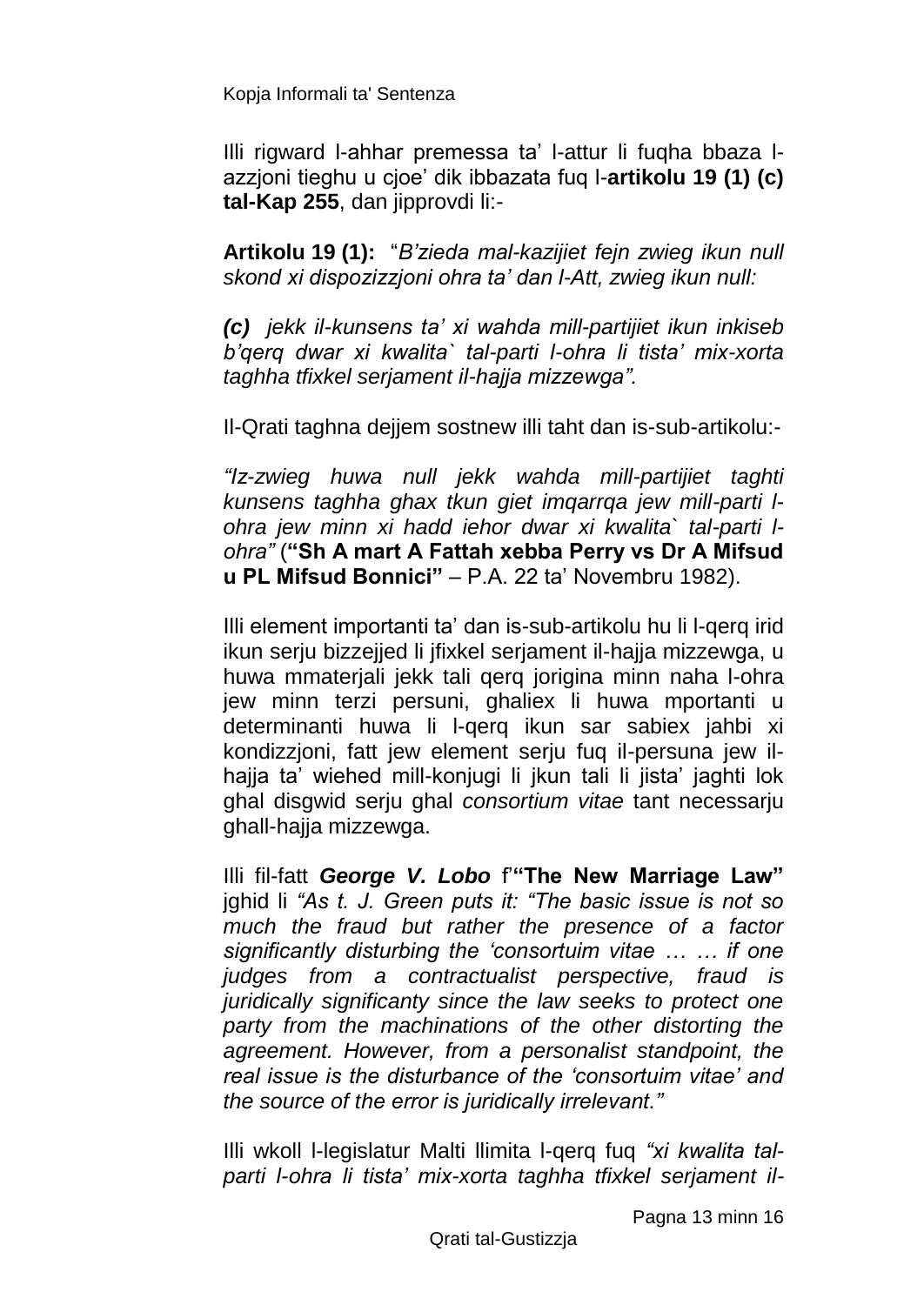*hajja mizzewga".* Din il-kawzali giet ikkonsidrata minn din il-Qorti diversament presjeduta fil-kaz **"John Borg vs Paula** *sive* **Polly Borg"** (P.A. (VDG) 22 ta' Mejju 1995 - Cit. Nru. 591/94VDG) fejn gie osservat li:-

*"…… kieku dak il-paragrafu 19 (1) (c) gie formulat b'mod differenti, wiehed ikun jista' jghid li japplika ghaz-zwieg civili l-artikolu 981 tal-Kodici Civili li evidentement hu aktar wiesgha fil-portata tieghu. Il-legislatur Malti, izda ghazel li jillimita l-qerq, bhala kawza ta' nullita' ta' zwieg, ghall-qerq dwar dawk il-kwalitajiet, oggettivament gravi, li jincidu fuq l-essenza, il proprjetajiet u l-ghanijiet taz-zwieg.*

*The object of deceit must be a quality of the other contracting party which, in itself, will have to cause serious disturbance in the partnership of conjugal life; with this formula, the legislator intends that the quality must be objectively grave and establishes the partnership of conjugal life as an objective point of reference for the gravity of the quality so that the qualities are related to the essence, proeprties and ends of marriage. Therefore, those subjective qualities which cannot be objectively reconciled with conjugal partnership are irrelevant and, in this sense, they are merely arbitrary or trivial". (Viladrich*  **P.J. Matrimonial Consent. Code of Canon Law Annot. -** Caparros, E. et al. ed) 1993, Wilson and Lafleur, Montreal).

Illi l-Qrati taghna, inkluz fis-sentenza **"Carmelo Mifsud vs Anna Mifsud nee' Ignacakova"** (P.A. (RCP) 13 ta' Novembru 2002), dejjem sostnew li z-zwieg ikun null skond dan is-sub-artikolu jekk wahda mill-partijiet taghti lkunsens taghha ghax tkun giet imqarrqa jew mill-parti lohra jew minn xi haddiehor dwar xi kwalita tal-parti l-ohra (**"Fattah xebba Perry vs Dr.A. Mifsud et"** (P.A. 22 ta Novembru 1982). Skond il-gurisprudenza fuq citata, element importanti ta' dan is-sub-artikolu hu li l-qerq irid ikun serju bizzejjed li fixkel serjament il-hajja mizzewga.

### **(ii) APPREZZAMENT TAL-PROVI.**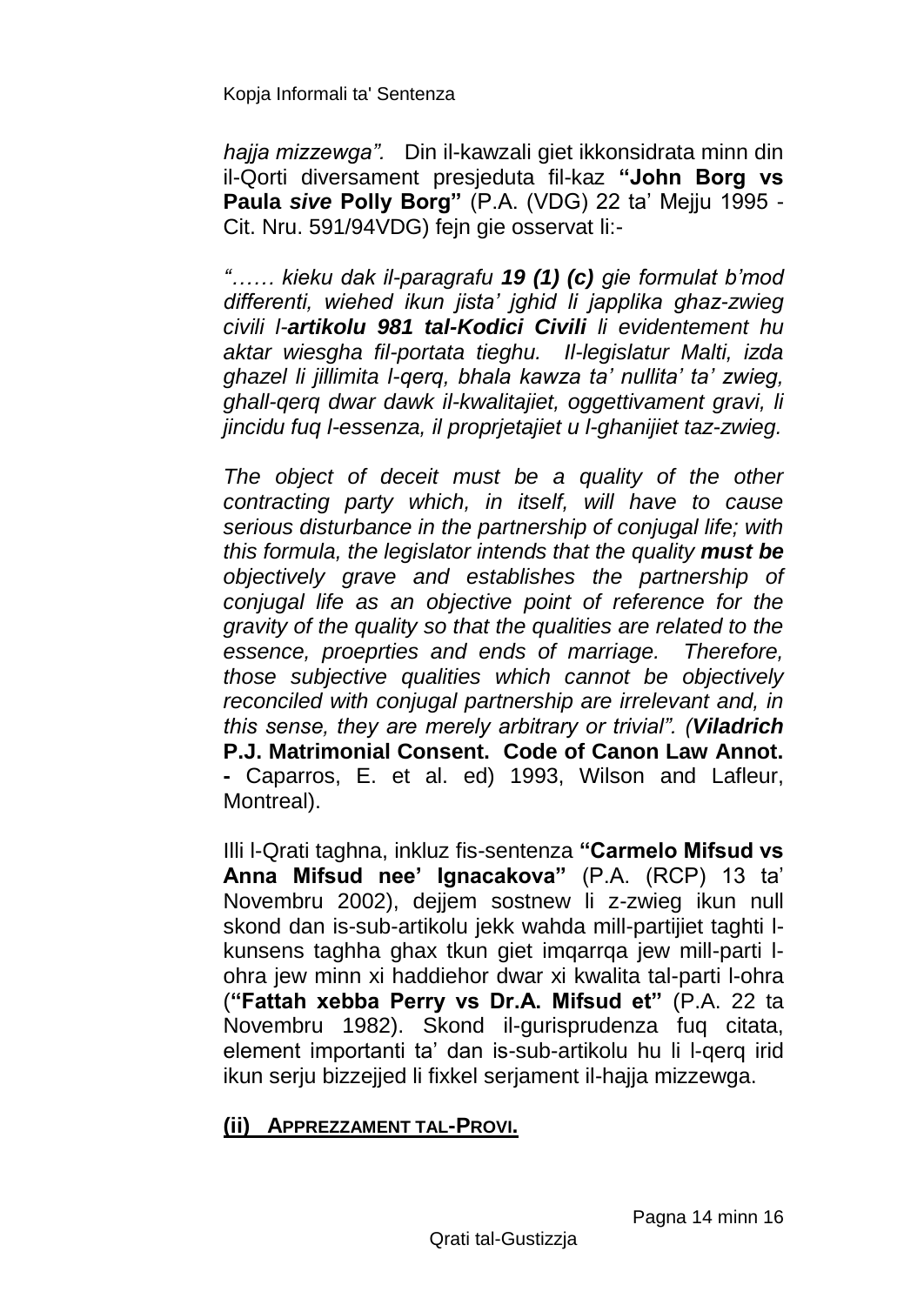Illi mill-provi prodotti jirrizulta li l-partijet izzewgu fit-2 ta' Gunju 2000, u dan wara Ii kienu ilhom jafu lil xulxin minn Ottubru 1996 – izda jidher car mix-xhieda taz-zewg partijiet li qabel l-istess zwieg l-konvenuta assolutament ma kienitx riedet tizzewweg lill-attur, u dan uriertu b'diversi modi, tant li f'dak iz-zmien iktar bdiet tiffrikwenta lill-habiba taghha certu Dorothy, milli lill-attur – l-attur induna b'dan kollu, izda xorta wahda baqa' ghaddej bil-preparamenti tat-tieg, ghaliex issa kien tard wisq, dejjem skond l-attur, sabiex ihassar l-istess celebrazzjoni.

Illi izda dawn ma' humiex affarijiet li wiehed jista' jidfen bhal speci jidfen u jinsa', qisu qatt ma gara xejn, u dan proprju ghaliex hawn qed jitrattaw fuq bnedmin u mhux fuq oggetti li joqoghu kif tqeghdhom. Kien jidher car li lkonvenuta kienet qed taghmel minn kollox sabiex ma tizzewigx lill-attur; infatti l-istess konvenuta tistqarr bla ebda tlaqliq li hija kellha dubji serji dwar iz-zwieg taghha ma' l-attur u fil-fatt issemmi diversi atti li sehhew qabel listess zwieg, li bihom hija indikat li lanqas biss riedet tiohrog ma' l-attur ahseb u ara kemm riedet tizzewwg, tant li hija kienet tisserva b'kull minn jigi quddiemha biex tevita li jkollha kuntatt mieghu. Pero` hija ma wasslitix biex waqfet il-preparamenti taz-zwieg u dan ghaliex l-attur xorta kien komdu ghaliha; b'hekk hija ssimulat il-kunsens taghha taz-zwieg u dan ghaliex mhux biss f'dak il-mument qatt ma habbet lill-attur izda wkoll peress li hija ma kienitx behsiebha li tghix ta' mara mizzewga mieghu, tant li eskludiet li jkollha relazzjonijiet intimi u normali ma' l-attur u wkoll il-prokreazzjoni ta' l-ulied. Illi taht dan l-aspett ilkunsens tal-konvenuta kien vizzjat a bazi ta' l-**artikolu 19 (1) (f) tal-Kap 255.** 

Illi fil-fatt l-istess konvenuta tghid bl-iktar mod car li hija qatt ma kienet bi hsiebha taghmel att sesswali ma' l-attur u fil-fatt jista' jinghad li hemm provi konkludenti li juri li listess zwieg qatt ma gie ikkonsonsmat u ghalhekk l-istess zwieg qed jigi ddikjarat null a bazi ta' l-**artikolu 19 (1) A tal-Kap 255.**